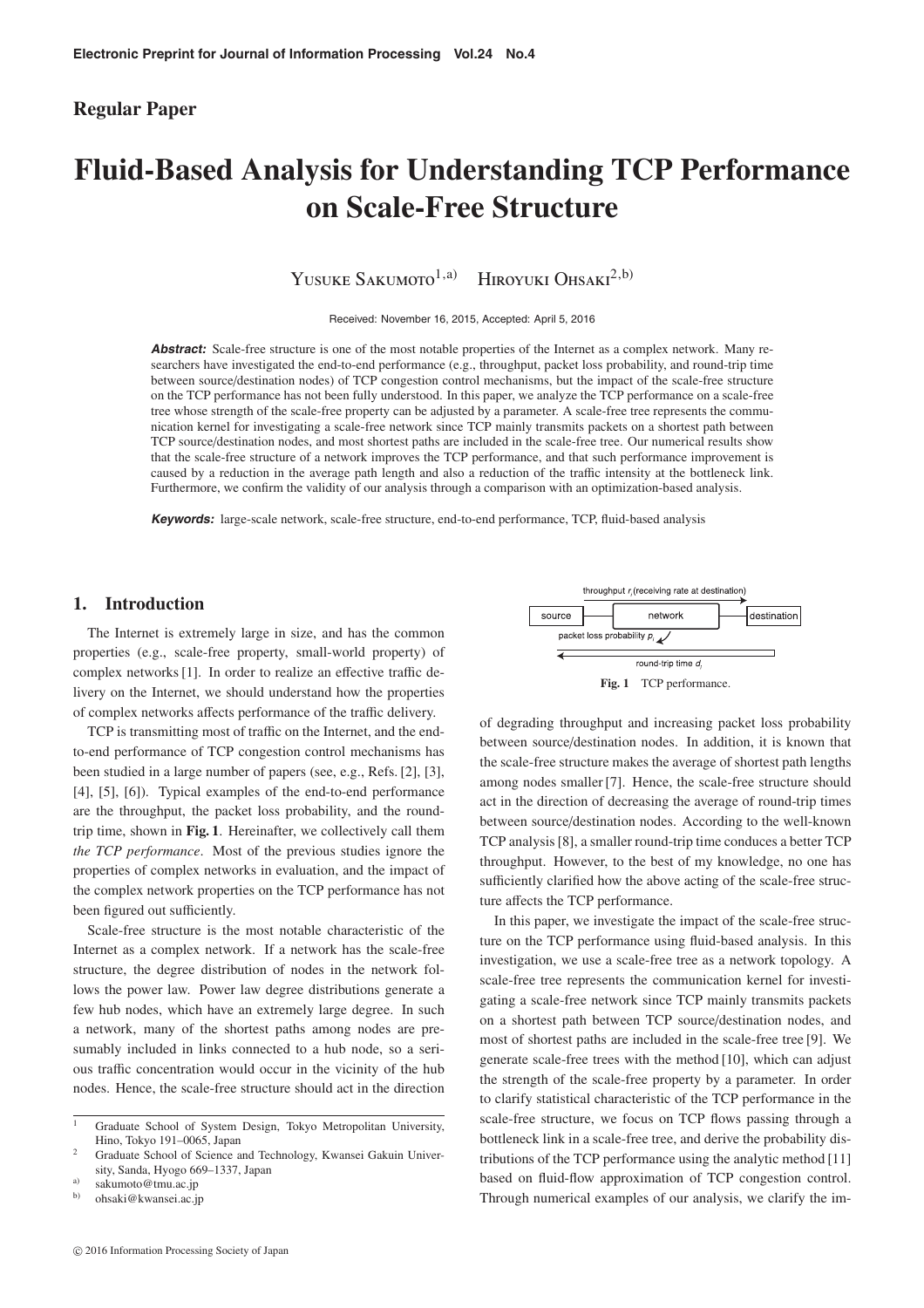pact of the scale-free structure on the TCP performance. Furthermore, we confirm the validity of our analysis through a comparison with an optimization-based analysis [12].

The main contribution of this paper is divided into two parts. In the first part, we derive the probability distributions of the TCP performance on scale-free trees. Fekete et al. has conducted a pioneering work for the analysis of the TCP performance on scalefree trees. However, they did not consider the heterogeneity of TCP flows in term of shortest path length, and derived the mean of the throughput with the same shortest path lengths. If shortest path lengths of TCP flows are different, the performance of TCP flows vary with its shortest path length. Hence, to discuss the mean of the TCP performance with considering the heterogeneity, we should derive firstly the probability distributions. Since it is difficult to derive the probability distributions of the TCP performance on large-scale trees, we focus on TCP flows passing through a bottleneck link in a scale-free tree, and succeed in the derivation of the probability distributions that can explain the qualitative property of the TCP performance. In the second part, we clarify the impact of the scale-free structure on the TCP performance. Ohsaki et al. clarified the effect of improving the TCP performance in sparse networks [13]. However, the reason for the effect is not understood sufficiently. In this paper, we clarify the reason through the discussion using the derived probability distributions of the TCP performance.

The organization of this paper is as follows; Firstly, we discuss related works in Section 2. Then, we introduce an analytic model used in the analysis in Section 3. Further, we derive the probability distributions of the throughput, packet loss probability, and round-trip time of TCP flows in Section 4. Moreover, we investigate the impact of the scale-free structure on the TCP performance, and discuss the validity of our analysis. Finally, we describe the conclusion and future work in Section 7.

## **2. Related Work**

The impact of the scale-free structure on packet transport performance of networks has been investigated in Refs. [14], [15], [16], [17], [18], [19], [20], [21], [22]. In particular, Zhao et al. clarified the impact of the scale-free structure on the packet transmission capacity, which is the maximum number of deliverable packets by routers without the occurrence of network congestion through a numerical simulation experiment [22]. These papers focus on performance of a network layer, but we focus on the end-to-end performance of a transport layer, which is important for network users.

In Refs. [13], [23], the impact of the scale-free structure on the end-end performance of TCP congestion control mechanisms has been investigated through a simulation experiment. In particular, Ohsaki et al. clarified the effect of improving the TCP performance in sparse networks [13]. However, the reason for the effect is not understood sufficiently. In this paper, we analyze the impact of the scale-free structure on the TCP performance, and clarify the reason for the effect on the basis of a fluid-based analysis.

In Refs. [24], [25], the probability distributions of shortest path lengths among nodes and link betweennesses in a scale-free tree are derived, respectively. In Ref. [11], we proposed an analytic

| <b>Table 1</b> Definitions of symbols (constants and variables) used in the ana- |
|----------------------------------------------------------------------------------|
| lytic model.                                                                     |

|                                                                 | network                                 |  |  |  |  |
|-----------------------------------------------------------------|-----------------------------------------|--|--|--|--|
| N                                                               | number of nodes                         |  |  |  |  |
| $\overline{L}$                                                  | set of links                            |  |  |  |  |
| $\overline{F}$                                                  | set of flows                            |  |  |  |  |
| $k_f$                                                           | flow density                            |  |  |  |  |
| $\tau$                                                          | link propagation delay                  |  |  |  |  |
| $\alpha$                                                        | parameter of scale-free tree            |  |  |  |  |
| TCP flow i                                                      |                                         |  |  |  |  |
| $s_i(t)$                                                        | sending rate                            |  |  |  |  |
| $p_i(t)$                                                        | packet loss probability                 |  |  |  |  |
| $d_i(t)$                                                        | round-trip time                         |  |  |  |  |
|                                                                 | sending rate at steady state            |  |  |  |  |
| $\begin{array}{c} s_i^* \\ r_i^* \\ p_i^* \\ d_i^* \end{array}$ | throughput at steady state              |  |  |  |  |
|                                                                 | packet loss probability at steady state |  |  |  |  |
|                                                                 | round-trip time at steady state         |  |  |  |  |
| $R_i$                                                           | set of links in the route               |  |  |  |  |
| $h_i$                                                           | path length (shortest path length)      |  |  |  |  |
| $\ln k$ $\ell$                                                  |                                         |  |  |  |  |
| $q_l(t)$                                                        | current queue length                    |  |  |  |  |
| $p_l(t)$                                                        | packet loss probability                 |  |  |  |  |
| $A_l(t)$                                                        | arrival rate                            |  |  |  |  |
| $C_l$                                                           | bandwidth                               |  |  |  |  |
| $q_l^*$                                                         | queue length at steady state            |  |  |  |  |
| $p_l^*$                                                         | packet loss probability at steady state |  |  |  |  |
| $b_l$                                                           | betweenness                             |  |  |  |  |
| $F_I$                                                           | set of TCP flows                        |  |  |  |  |

method to derive the probability distributions of the TCP performance on the basis of fluid-based analysis utilizing the probability distributions derived in Refs. [24], [25]. In this paper, we discuss the impact of the scale-free structure on the TCP performance using the analytic method proposed in the conference paper [11]. In this paper, we clarify the impact by applying the analytic method proposed in Ref. [11]. In the conference paper [26], we presented the short version of this paper. In this paper, we add the explanation of our analysis in detail, and the numerical results for the validation of our analysis. Therefore, this paper is the extension of the conference papers [11], [26].

## **3. Analytic Model**

We describe the definitions of symbol (constants and variables) used in the analytic model in **Table 1**.

#### **3.1 Network**

In Ref. [10], Dorogovtsev et al. proposed a network model to be able to generate a tree whose strength of the scale-free property can be adjusted by a parameter. We call this tree *scale-free tree*. In order to analyze the impact of the scale-free structure, we generate scale-free trees with different power indexes of the degree distribution by using the network model [10], and compare the analytic results for the generated scale-free trees.

The degree distribution of a scale-free tree follows the power law with power index  $-(2 + \alpha)$  where  $\alpha > 0$  [10]. The strength of the scale-free property is defined by the power index of a degree distribution. Hence, we can adjust the power index of the degree distribution in a scale-free tree by parameter  $\alpha$ .

Especially if  $\alpha = 1$ , the power index is -3 which is the same power index of scale-free networks generated by the BA (Barabási-Albert) model [27]. In addition, at the limit of  $\alpha \rightarrow \infty$ , the degree distribution of a scale-free tree approaches Poisson distribution. Hence, if  $\alpha$  is set to an extremely large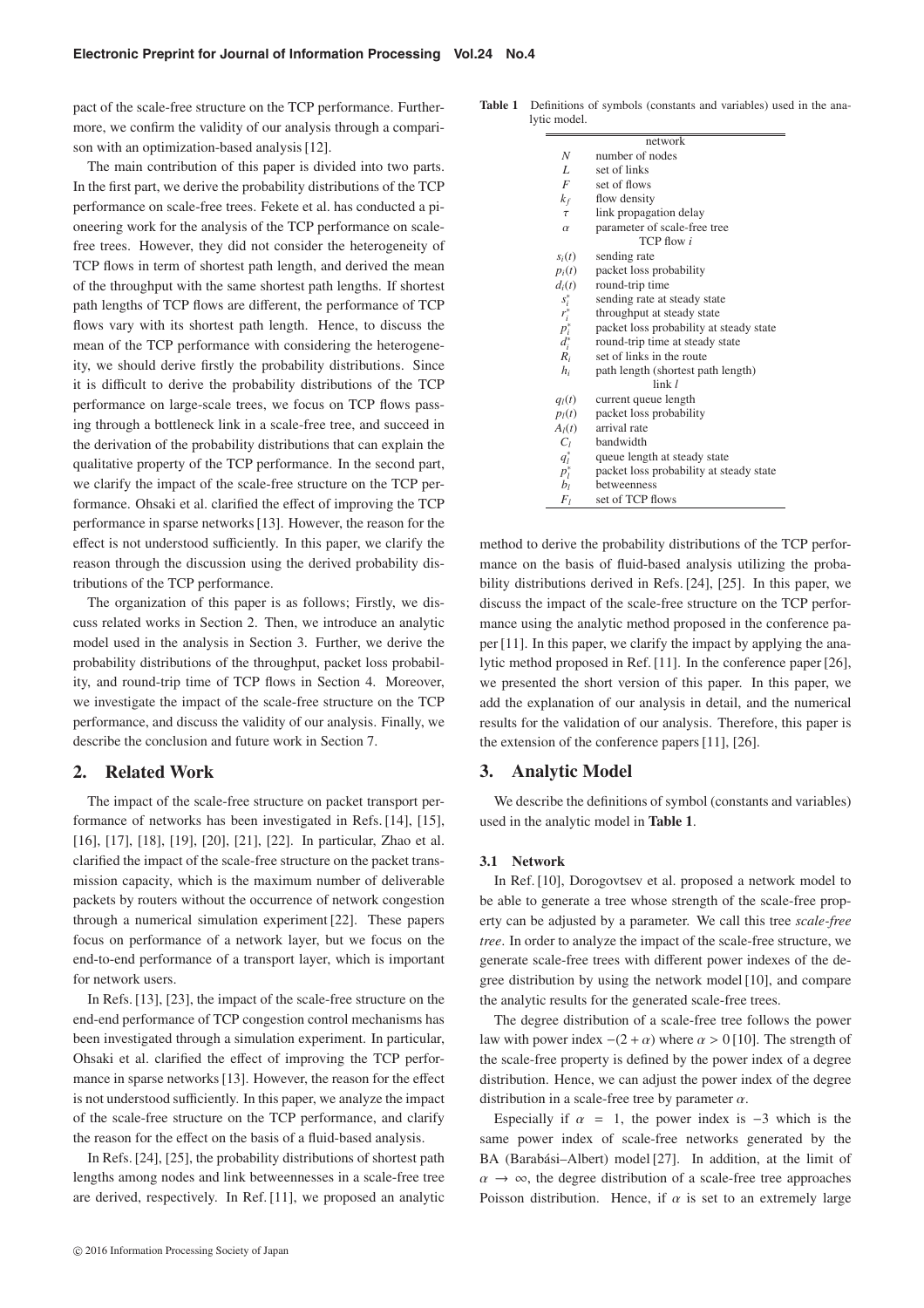value, we can obtain a scale-free tree with almost no scale-free property. **Figure 2** (a) and (b) show examples of scale-free trees with  $\alpha = 1$  and 10, respectively. As compared to the scale-free tree with  $\alpha = 10$ , that with  $\alpha = 1$  has large degree nodes around its root, so degrees of each node when using  $\alpha = 1$  largely vary.

## **3.2 TCP Flow**

A source node controls its sending rate by adjusting the window size that is the number of packets available for simultaneous transmission, according to network congestion level and packet processing speed at its destination node. The control by the network congestion level is called as congestion control, and the control by the packet processing speed is called as flow control. We assume the situation where only congestion control affects a sending rate since this paper focuses on the relationship between the TCP performance and the scale-free structure.

In Ref. [28], the dynamics of the sending rate by the TCP congestion control has been modeled with fluid-flow approximation. The fluid-flow approximation is a modeling technique to obtain rough behavior of a TCP flow by averaging the behavior of a TCP congestion control mechanism designed with packet level specification [29], and is used by a large number of studies (see, e.g., Refs. [2], [17], [24], [28]). According to the TCP flow model [28], the dynamics of sending rate  $s_i(t)$  of TCP flow *i* is given by

$$
\frac{ds_i(t)}{dt} = \frac{s_i(t - d_i(t))}{s_i(t)d_i(t)^2} (1 - p_i(t)) - \frac{2}{3} s_i(t)s_i(t - d_i(t)) p_i(t). \tag{1}
$$

where  $d_i(t)$  and  $p_i(t)$  are the round-trip time and the packet loss probability of TCP flow *i*, respectively. Note that  $y(t)$ , *R*, and  $q(t)$ in Eq. (2) of [28] correspond to  $s_i(t)$ ,  $d_i(t)$ , and  $p_i(t)$  in Eq. (1), respectively. In Ref. [28], Ohsaki et al. also modeled the dynamics including the window size reduction by the TCP timeout mechanism. However, we use Eq. (1), which is the equation in the case where the TCP timeout occurrence probability is 0. Namely, to obtain Eq. (1), we substituted TCP timeout probability  $p_{\text{TO}}(t) = 0$ into Eq. (2) of Ref. [28]. We assume the situation where congestion control works normally, so the packet loss probability does not become extremely large enough to ingenerate TCP timeout. This assumption is valid for large-scale and wide-area networks like actual networks. That is, for such a network, ignoring the



**Fig. 2** Examples of scale-free tree  $(N = 100)$ .

TCP timeout does not affect the validity of the contribution obtained in this paper.

TCP flows following the dynamics given by Eq. (1) are randomly generated in a scale-free tree. Let  $N_f$  be the number of TCP flows in a scale-free tree, and the flow density is simply defined by  $k_f = N_f/N^2$  because the number of possible sourcedestination node pairs of TCP flows increases with  $O(N^2)$  as N increases. In addition, we select the source-destination node pair of each TCP flow randomly with the equal probability  $1/(N(N-1))$ . and give the path of each TCP flow by the shortest path between the source/destination nodes. Hence, path length  $h_i$  of TCP flow  $i$ is identical to its shortest path length between source/destination nodes.

## **3.3 Link Queue**

In [30], Liu et al. derived a fluid-flow approximation model of a link queue, and the dynamics of current queue length  $q_l(t)$  at link *l*'s input buffer is given by

$$
\frac{dq_l(t)}{dt} = \begin{cases} A_l(t) - C_l & \text{if } q_l(t) > 0\\ (A_l(t) - C_l)^+ & \text{otherwise} \end{cases}
$$
\n(2)

where  $(x)^{+} = \max(0, x)$ , and  $C_l$  is the bandwidth of link *l*. In ad-<br>dition  $A_l(x)$  is the equivalent of link *l's* invest better and is given dition,  $A_l(t)$  is the arrival rate of link *l*'s input buffer, and is given by

$$
A_l(t) = \sum_{i \in F_l} s_i(t),\tag{3}
$$

where  $F_l$  is the set of TCP flows passing through link *l*.

## **4. Analysis**

#### **4.1 TCP Performance at Steady State**

We investigate the statistical characteristic of the TCP performance on the scale-free structure. In this investigation, we focus on TCP flows passing through a bottleneck link in a scale-free tree, and derive the probability distribution of the TCP performance by using the analytic method [11]. The objective of our analysis is to understand the qualitative property of the scale-free structure on the TCP performance. The quantitative analysis of the scale-free structure is an issue in the future.

We illustrate the conceptual diagram of a bottleneck link in a scale-free tree in **Fig. 3**. We define a bottleneck link as a link where its bandwidth is fully utilized. We select a bottleneck link *l* in a scale free tree, and assume betweenness  $b_l$  of link *l* approximately follows the probability distribution

$$
P_B(b_l) = \text{Prob}\left(b_l < B \le b_l + db_l\right) \simeq -\frac{d\,B_C(b_l)}{d\,b_l},\tag{4}
$$



**Fig. 3** Conceptual diagram of a bottleneck link in a scale-free tree.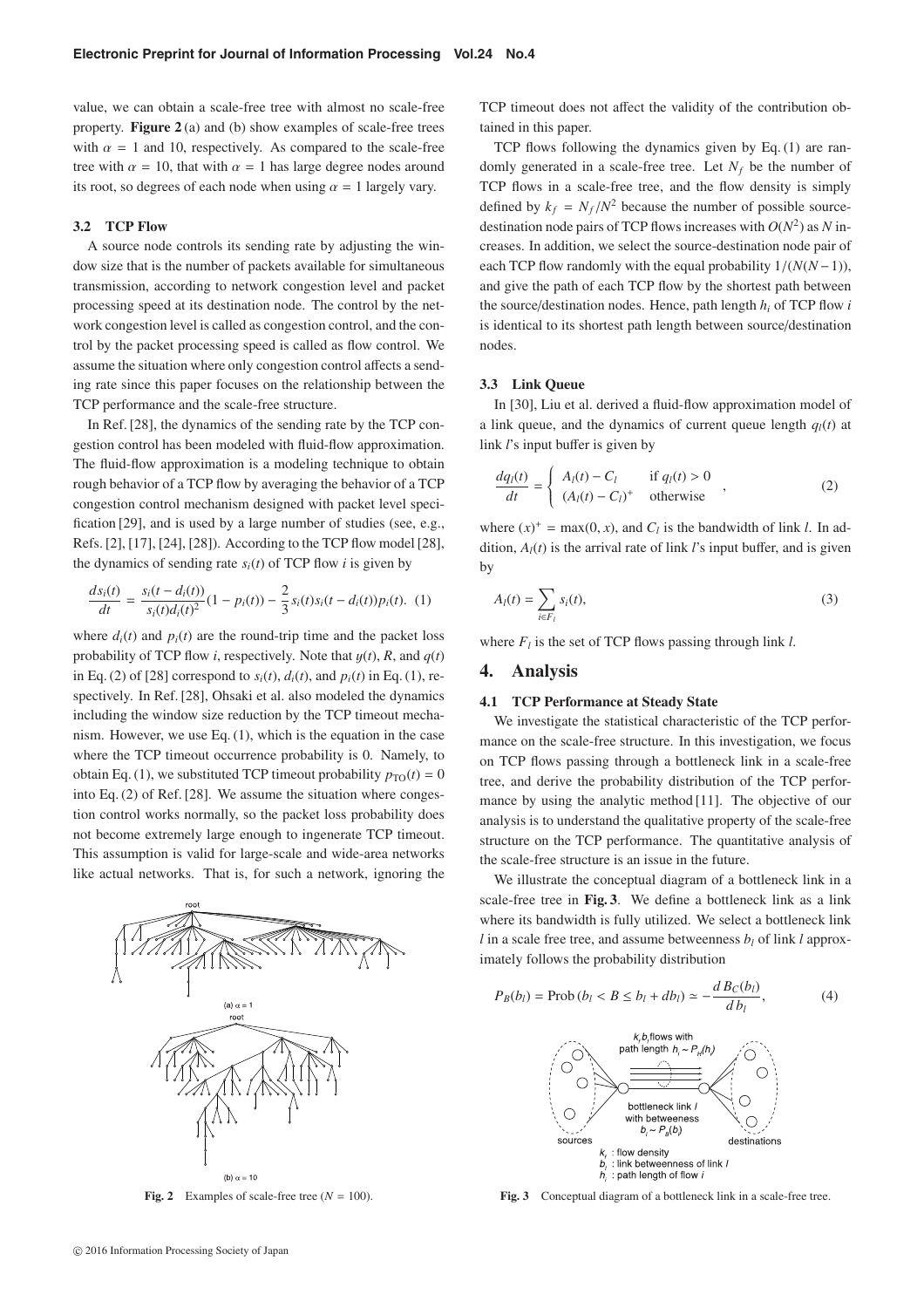#### **Electronic Preprint for Journal of Information Processing Vol.24 No.4**

derived in Ref. [24] where we approximate link betweenness *bl* as a continuous variable, and  $B_C(b_l)$  is given by

$$
B_C(b_l) = \frac{(N - \beta)(1 - \beta)(N - 2n_b(b_l) - 1)}{(N - 1)(n_b(b_l) + 1 - \beta)(N - n_b(b) - \beta)},
$$
  

$$
n_b(b_l) = \frac{N - 2}{2} - \frac{N}{2} \sqrt{1 - \frac{4b_l}{N^2}},
$$

where  $\beta = 1/(1 + \alpha)$ . Note that link betweenness  $b_l$  is the number of shortest paths passing through link *l*. We will confirm the validity of this assumption for a qualitative evaluation through a comparison of an optimization-based analysis that considers all links in a scale-free network. Since the source-destination node pair of a TCP flow is also randomly selected with equal probability  $1/(N(N-1))$ , the expected number of TCP flows passing through bottleneck link  $l$  is given by  $k_f b_l$ , and path length  $h_i$  of TCP flow  $i$  in  $k_f b_l$  flows approximately follows the probability distribution

$$
P_H(h_i) = \text{Prob}\,(h_i < H \le h_i + dh_i) \simeq \frac{e^{-k_h/2}}{\sqrt{\pi \, k_h}} \left(\frac{k_h \, e}{h_i - 1}\right)^{h_i - 1},\tag{5}
$$

derived on the basis of Ref. [25] (see Appendix). *kh* is obtained from

$$
e^{k_h/2 - 1} \sqrt{\pi k_h} = \frac{N}{\alpha^{\frac{\alpha}{1 + \alpha}} (N(1 + \alpha) - 1)^{\frac{1}{1 + \alpha}} - \alpha},
$$
(6)

where we approximate path length  $h_i$  as a continuous variable (also see Appendix).

According to the condition  $dq_l(t)/dt = 0$  at a steady state, bottleneck link  $l (q_l(t) > 0)$  satisfies

$$
\sum_{i \in F_l} s_i^* = C_l,\tag{7}
$$

where  $s_i^*$  is the sending rate of TCP flow *i* at a steady state.

Since  $ds_i(t)/dt = 0$  and  $s_i(t) = s_i(t - d_i(t))$  at a steady state,  $s_i^*$ is given by

$$
s_i^* = \frac{1}{d_i^*} \sqrt{\frac{3(1 - p_i^*)}{2 p_i^*}}.
$$
\n(8)

Let  $d_i^*$  and  $p_i^*$  be the round-trip time and the packet loss probability of TCP flow *i* at steady state, respectively. We assume bottleneck link *l* strongly affects the TCP performance of its passing TCP flows, so ignoring the impact of links other than bottleneck link *l* for the sake of ease, then  $d_i^*$  and  $p_i^*$  are given by

$$
p_i^* = p_i^*,\tag{9}
$$

$$
d_i^* = 2\tau h_i + \frac{q_i^*}{C_l},\tag{10}
$$

where  $\tau$  is the propagation delay of a link, and  $q_l^*$  is the queue<br>largely of hattlepeak link *l* at a standard the Proposition length of bottleneck link *l* at a steady state. By substituting Eqs. (8) through (10) into Eq. (7), we obtain

$$
\sum_{i \in F_l} \frac{1}{d_i^*} \sqrt{\frac{3(1 - p_i^*)}{2 p_i^*}} = C_l \tag{11}
$$

$$
\sqrt{\frac{3\left(1-p_{l}^{*}\right)}{2\,p_{l}^{*}}}\sum_{i\in F_{l}}\frac{1}{2\,\tau\,h_{i}+\frac{q_{l}^{*}}{C_{l}}}\simeq C_{l}.\tag{12}
$$

If  $k_f b_l$ , which is the number of TCP flows in bottleneck link *l*, is

sufficiently large, Eq. (12) is approximated by

$$
\sqrt{\frac{3(1-p_l^*)}{2p_l^*}} k_f b_l \mu_{d^{-1}} \simeq C_l,
$$
\n(13)

where  $\mu_{d^{-1}}$  is the mean of  $(2 \tau h_i + q_i^*/C_l)^{-1}$ .

From Eqs. (9) and (13), packet loss probability  $p_i^*$  of TCP flow *i* is approximated by

$$
p_i^* = p_l^* \simeq \frac{3\,\mu_{d^{-1}}^2}{3\,\mu_{d^{-1}}^2 + 2\,\rho_l^2},\tag{14}
$$

where  $\rho_i$  is the link bandwidth per flow, and is given by

$$
\rho_l = \frac{C_l}{k_f b_l}.\tag{15}
$$

By substituting Eqs. (10) and (14) into Eq. (8), sending rate  $s_i^*$  of TCP flow *i* is approximated by

$$
s_i^* \simeq \frac{1}{\left(2\,\tau\,h_i + \frac{q_i^*}{C_l}\right)\,\mu_{d^{-1}}} \rho_l. \tag{16}
$$

We denote the throughput of TCP flow *i* by  $r_i^*$ , and approximate *r*<sup>\*</sup><sub>*i*</sub> by  $(1 - p_i^*)s_i^*$ . By substituting Eqs. (14) and (16) into  $(1 - p_i^*)s_i^*$ , throughput  $r_i^*$  of TCP flow *i* is given by

$$
r_i^* \simeq \frac{2\rho_l^3}{\left(3\mu_{d^{-1}}^2 + 2\rho_l^2\right)\left(2\,\tau\,h_i + \frac{q_l^*}{C_l}\right)\mu_{d^{-1}}}.\tag{17}
$$

## **4.2 Derivation of Probability Distributions for the TCP Performance**

Using a similar method in Ref. [11], we derive the probability distributions of the TCP performance: throughput *r*<sup>∗</sup> *<sup>i</sup>* , packet loss rate  $p_i^*$ , and round-trip time  $d_i^*$ .

Let  $P_X(x)$  and  $P_{XY}(x, y)$  be the probability distributions (probability densities) of variable *x* and the simultaneous distribution of variables *<sup>x</sup>* and y, respectively. These are defined by

$$
P_X(x) := \text{Prob}\left(x < X \le x + dx\right),\tag{18}
$$

$$
P_{XY}(x, y) := \text{Prob}\,(x < X \le x + dx, y < Y \le y + dy). \tag{19}
$$

 $P_X(x) dx$  and  $P_{XY}(x, y) dx dy$  represent the probability of *x* and the probability of  $(x, y)$ , respectively.

If *x* is equal to injective and differentiable function  $f(y)$ , the probability of  $x$  is equivalent to that of  $y$ . Namely,

$$
P_X(x) dx = P_Y(y) dy
$$
\n(20)

$$
P_X(x) = P_Y(y) \frac{dy}{dx} = P_Y(f^{-1}(x)) \frac{df^{-1}(x)}{dx}.
$$
 (21)

Equation (21) means the change of variables between probability distributions  $P_X(x)$  and  $P_Y(y)$ . Using such a change of variables, we can derive  $P_X(x)$  from  $f(y)$  and  $P_Y(y)$ . With the same way, if *x* is equal to injective and differentiable function  $g(y, z)$ , the probability of  $(x, y)$  is equivalent to that of  $(y, z)$ . Namely,

$$
P_{XY}(x, y) dx dy = P_{YZ}(y, z) dy dz
$$
\n
$$
P_{XY}(x, y) = P_{YZ}(y, z) \frac{dz}{dx}
$$
\n
$$
= P_{YZ}(y, g_z^{-1}(x, y)) \frac{dg_z^{-1}(x, y)}{dx},
$$
\n(23)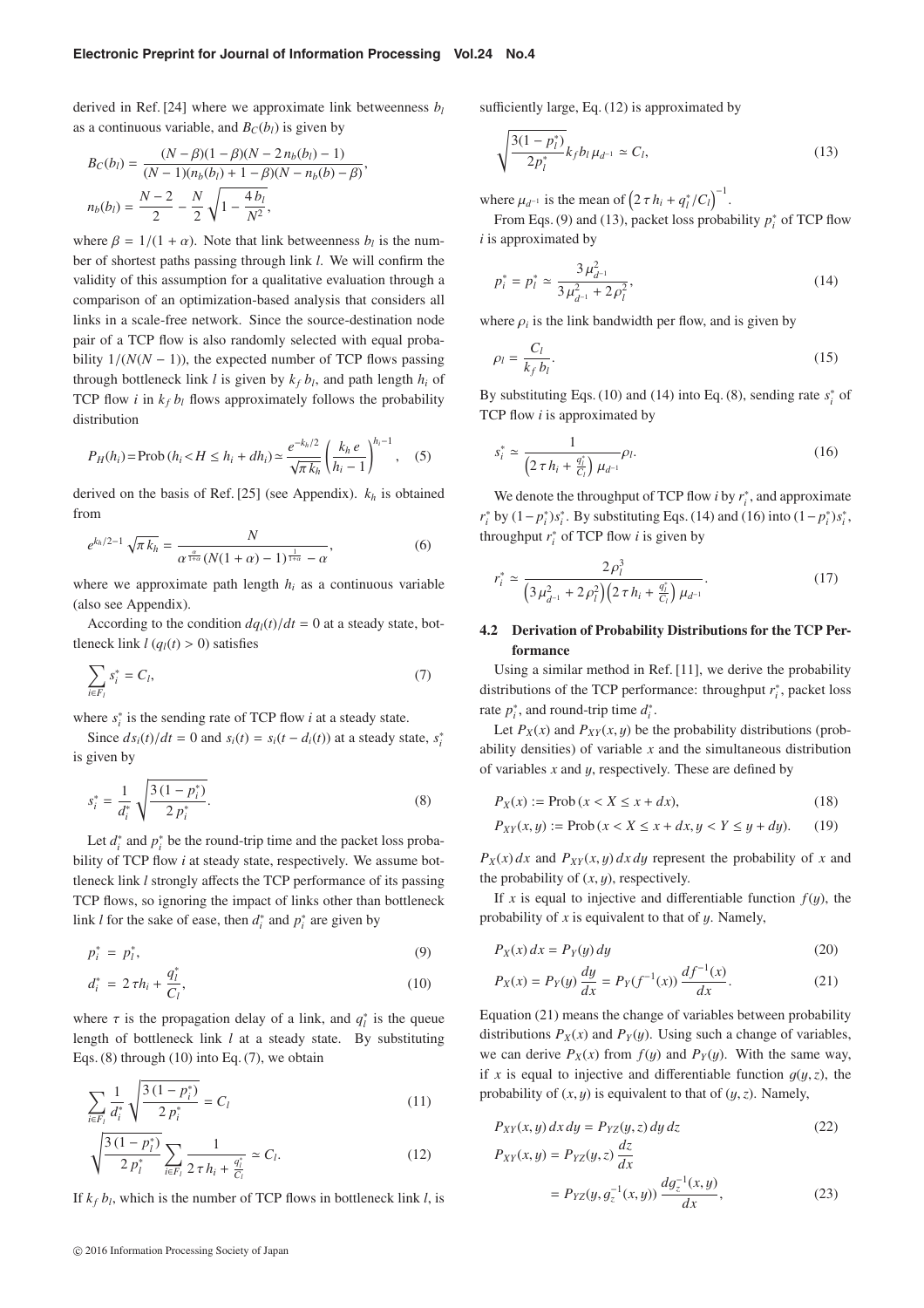where  $g_z^{-1}(x, y)$  is the inverse function of  $g(y, z)$  for *z*. Equation (24) means the change of variables between anobeleilling diation (24) means the change of variables between probability distributions  $P_{XY}(x, y)$  and  $P_{YZ}(y, z)$ . Since the probability of *x* is given by the total probability of  $(x, y)$  for any  $y$ ,  $P_X(x)$  is derived as

$$
P_X(x) = \int P_{XY}(x, y) dy
$$
  
= 
$$
\int P_{YZ}(y, g_z^{-1}(x, y)) \frac{dg_z^{-1}(x, y)}{dx} dy.
$$
 (24)

To derive the probability distributions of the TCP performance, we utilize the following results:

- probability distributions  $P_B(b_l)$  and  $P_H(h_i)$  of link betweenness  $b_l$  and path length  $h_i$ , derived in Refs. [24], [25],
- Equations  $(10)$ ,  $(14)$ ,  $(15)$ , and  $(17)$ , which means the relations among link betweenness  $b_l$ , path length  $h_i$ , and the TCP performance.

Using Eq. (24),  $P_R(r_i^*)$  is derived as

$$
P_R(r_i^*) = \int P_{BH}(b_l, u_{h_i}^{-1}(r_i^*, b_l)) \frac{du_{h_i}^{-1}(r_i^*, b_l)}{dr_i^*} db_l
$$
  
= 
$$
\int P_B(b_l) P_H(u_{h_i}^{-1}(r_i^*, b_l)) \frac{du_{h_i}^{-1}(r_i^*, b_l)}{dr_i^*} db_l,
$$
 (25)

where  $u_{h_i}^{-1}(r_i^*, b_i)$  is the inverse function of Eqs. (15) and (17) for *h<sub>i</sub>*. Note that  $P_{BH}(b_l, h_i) = P_B(b_i) P_H(h_i)$  since  $b_l$  and  $h_i$  are independent mutually. Using Eq. (21),  $P_P(p_i^*)$  is derived as

$$
P_P(p_i^*) = P_B(v_{b_i}^{-1}(p_i^*)) \frac{dv_{b_i}^{-1}(p_i^*)}{dp_i^*},
$$
\n(26)

where  $v_{b_l}^{-1}(p_i^*)$  is the inverse function of Eqs. (14) and (15) for *b<sub>l</sub>*.<br>In addition, **P**<sub>1</sub> (*J*<sup>\*</sup>) is derived as In addition,  $P_D(d_i^*)$  is derived as

$$
P_D(d_i^*) = P_H(w_{h_i}^{-1}(d_i^*)) \frac{dw_{h_i}^{-1}(d_i^*)}{dd_i^*},
$$
\n(27)

where  $w_{h_i}^{-1}(d_i^*)$  is the inverse function of Eq. (10) for  $h_i$ .

## **5. Numerical Example**

We investigate the impact of the scale-free structure on the TCP performance using the probability distributions derived in Section 4. Firstly, we calculate the means of throughput  $r_i^*$ , packet loss probability  $p_i^*$ , and round-trip time  $d_i^*$  of TCP flow *i* passing through bottleneck link *l* using the probability distributions given by Eqs. (25) though (27). Then, we check up on the impact of  $\alpha$ , which indicates the strength of the scale-free property, on these means.

Moreover, we confirm the validity of our analysis through a comparison with an optimization-based analysis [12]. In Ref. [12], Low et al. describe an optimization framework to analyze the performance of congestion control mechanisms at a steady state. Low's framework is widely used in a large number of papers (see, e.g., Refs. [31], [32], [33]), so its effectiveness is confirmed well.

Unless otherwise noted, we use the parameter setting shown in **Table 2**.

**Table 2** Default parameter setting used in the numerical example.

| common                                       |  |                      |          |
|----------------------------------------------|--|----------------------|----------|
| number of nodes                              |  | 1,000                |          |
| link bandwidth                               |  | 1,000                | [Mbit/s] |
| link propagation delay                       |  | 0.001                | [s]      |
| our analysis                                 |  |                      |          |
| queue length at steady state in our analysis |  | $1.25 \times 10^{6}$ | [byte]   |
| flow density                                 |  | 0.1                  |          |
| Low's framework                              |  |                      |          |
| parameter of the gradient method             |  | 0.1                  |          |
| repeat count                                 |  | 1000                 |          |
| total queue length in routes                 |  | $25.0 \times 10^{6}$ | [byte]   |
|                                              |  |                      |          |



**Fig. 4** Mean of throughput  $r_i^*$  as  $\alpha$  changes when using different *N*'s.



**Fig. 5** Mean of packet loss probabilities  $p_i^*$  as  $\alpha$  changes when using different  $N$ 's ent *N*'s.

#### **5.1 Impact of Scale-Free Structure on the TCP Performance**

**Figures 4** (a) through **6** (a) show the means of throughput  $r_i^*$ , packet loss probability  $p_i^*$ , and round-trip time  $d_i^*$  calculated by Eqs. (25) through (27) as  $\alpha$  changes when using different *N*'s, respectively  $*1,*2$ . When looking at Fig. 4 (a), the mean of throughput  $r_i^*$  increases as  $\alpha$  decreases. In addition, when looking at  $\sum_{i=1}^n \mathbf{F}(c_i)$  and  $\mathbf{F}(c_i)$  the means of positet less probability  $x^*$  and **Figs. 5** (a) and 6 (a), the means of packet loss probability  $p_i^*$  and round-trip time  $d_i^*$  decrease as  $\alpha$  decreases. From the sum of these<br>results it can be said that the scale free structure asta in the diresults, it can be said that the scale-free structure acts in the di-

<sup>&</sup>lt;sup>\*1</sup> In Fig. 1 (a) of Ref. [26], we have shown sending rate  $s_i^*$  instead of throughput  $r_i^*$ . Since  $r_i^*$  should be more important performance than  $s_i^*$ , we show  $r_i^*$  in Fig. 4 (a) of this paper.

we show  $r_i^*$  in Fig. 4 (a) of this paper.<br><sup>\*2</sup> The mean of throughput  $r_i^*$  shown in Fig. 4 (a) looks identical to that of sending rate  $s_i^*$  shown in Fig. 1 (a) of Ref. [26]. This is explained by the following reason. If packet loss probability  $p_i^*$  is small, both  $s_i^*$  and  $r_i^*$ are large, and *s*<sup>∗</sup> *<sup>i</sup>* is almost same with *r*<sup>∗</sup> *<sup>i</sup>* . Since mean is strongly affected by samples with large value, the mean of *s*<sup>∗</sup> *<sup>i</sup>* is also almost same with that of *r*<sup>∗</sup> *i* .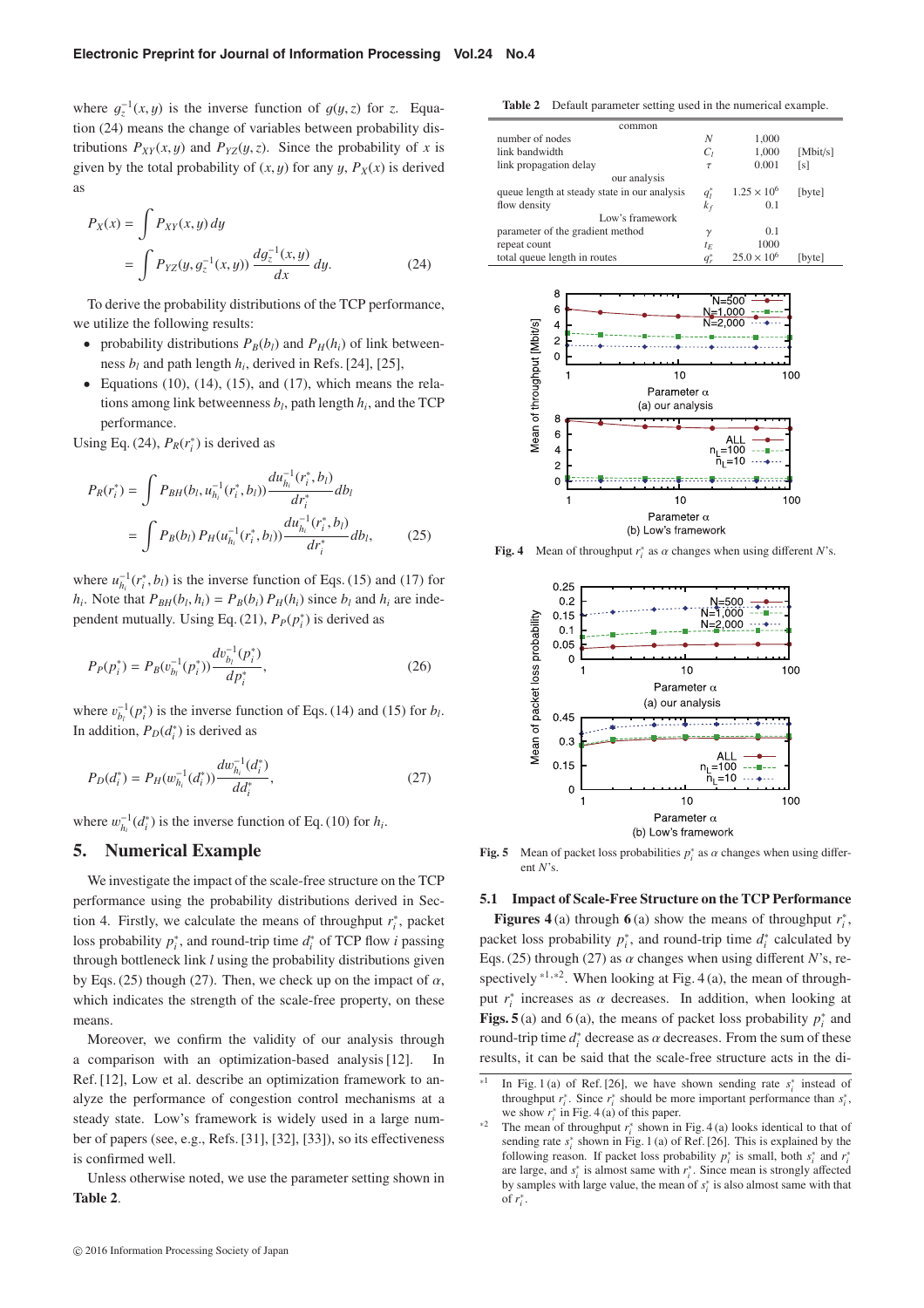

**Fig. 6** Mean of round-trip time  $d_i^*$  as  $\alpha$  changes when using different *N*'s.

rection of improving the TCP performance. In addition, this trend also matches the reported simulation result for sparse networks in Ref. [13]. In our analysis, we consider the heterogeneity of TCP flows in term of shortest path length unlike the Fekete's analysis [24]. We describe the difference between results of the homogeneous case and the heterogeneous case (Figs. 4 (a) through  $6$  (a)) as follows. In the homogeneous case, as  $\alpha$  decreases, shortest path lengths are same for different  $\alpha$ 's. Hence, the mean of round-trip time *d*<sup>∗</sup> *<sup>i</sup>* does not change unlike Fig. 6 (a). Packet loss probability *p*<sup>∗</sup> *<sup>i</sup>* does not depend on shortest path length *hi*. Hence, we also obtain the same results shown in Fig. 5 (a). Thirdly, in the homogeneous case, as  $\alpha$  decreases, the mean of throughput *r*<sup>∗</sup> increases more gently compared to Fig. 4 (a) since the mean of round-trip time  $d_i^*$  is same for different  $\alpha$ 's.<br>The gauge what he gauge dirinting is an

The reason why the round-trip time is small when setting  $\alpha$  to a small value is easy to explain because the scale-free structure has the effect of making the average of shortest path lengths among nodes smaller. On the other hand, the reason why the packet loss probability is small when setting  $\alpha$  to a small value is hard to be explained intuitively because traffic of TCP flows concentrates to links connected to a hub node in the scale-free structure. In addition, the reason why the throughput is large when setting  $\alpha$  to a small value can be explained by the small packet loss probability and the small round-trip time. To understand the mechanism which brought the large throughput when setting  $\alpha$  to a small value, we should clarify the reason of packet loss probability getting small in the scale-free structure.

In order to clarify the reason for the small packet loss probability in the scale-free structure, we confirm the maximum of link betweennesses in scale-free trees. This is because that the mean of loss probabilities in the scale-free structure is largely influenced by betweennesses of links connected to a hub node, which largely generates packet losses. **Figure 7** shows the maximum of link betweennesses in scale-free trees as  $\alpha$  changes when using different *N*. When looking at Fig. 7, the maximum of link betweennesses decreases as  $\alpha$  decreases. Note that we discuss the maximum values in Fig. 7 unlike Figs. 4 through 6. According to Fig. 7, the reason of packet loss probability getting small can be explained by the maximum of link betweennesses getting small. However, the maximum of link betweennesses when setting  $\alpha$  to a small value should be large because many shortest



**Fig. 7** Maximum value of link betweenness in a scale-free tree as  $\alpha$  changes when using different *N*.



**Fig. 8** Conceptual diagram of sub trees  $T_u$  and  $T_v$  in case of dividing a scale-free tree by link (*u*, v).



**Fig. 9** Link betweenness given by Eq. (28) ( $N = 1,000$ ).

paths intuitively are included in links connected to a hub node in the scale-free structure.

Then, we discuss the reason of the scale-free structure making the maximum of link betweennesses to be small. Now, we consider betweenness  $b_{(u,v)}$  of the link with nodes *u* and *v* in a scale-free tree. Let  $T_u$  and  $T_v$  be sub trees including node  $u$  and node v as a root node, respectively. **Figure 8** shows conceptual diagram of sub trees  $T_u$  and  $T_v$ . Since we use a tree as a network topology, link betweenness  $b_{(u,v)}$  is given by

$$
b_{(uv)} = N_u N_v = N_u (N - N_u),
$$
\n(28)

where  $N_u$  and  $N_v$  are the numbers of nodes in sub trees  $T_u$  and *<sup>T</sup>*v, respectively. **Figure 9** shows the link betweenness given by Eq. (28) if *<sup>N</sup>* <sup>=</sup> <sup>1</sup>,000.

According to Eq. (28), link betweenness  $b_{(uv)}$  becomes maximum at  $N_u = N/2$ . This indicates that if there is a link where a tree can be divided more equally, the maximum link betweenness of the tree becomes larger. Such a link exists hardly if there is a large degree node in the vicinity of the root. This is because when we add/delete the large degree node to/from  $T_u$ ,  $N_u$  largely increases/decreases beyond *<sup>N</sup>*/2. **Figure 10** shows examples of dividing a tree with/without a large degree node in the vicinity of its root ( $N = 10$ ). In this figure, we write the combination of  $N_u$ and  $N_v$  when dividing a tree at each link. From these examples, one can intuitively find that it is difficult to divide a tree if there is a large degree node in the vicinity of its root. According to the network model of scale free tree [10], as the scale-free property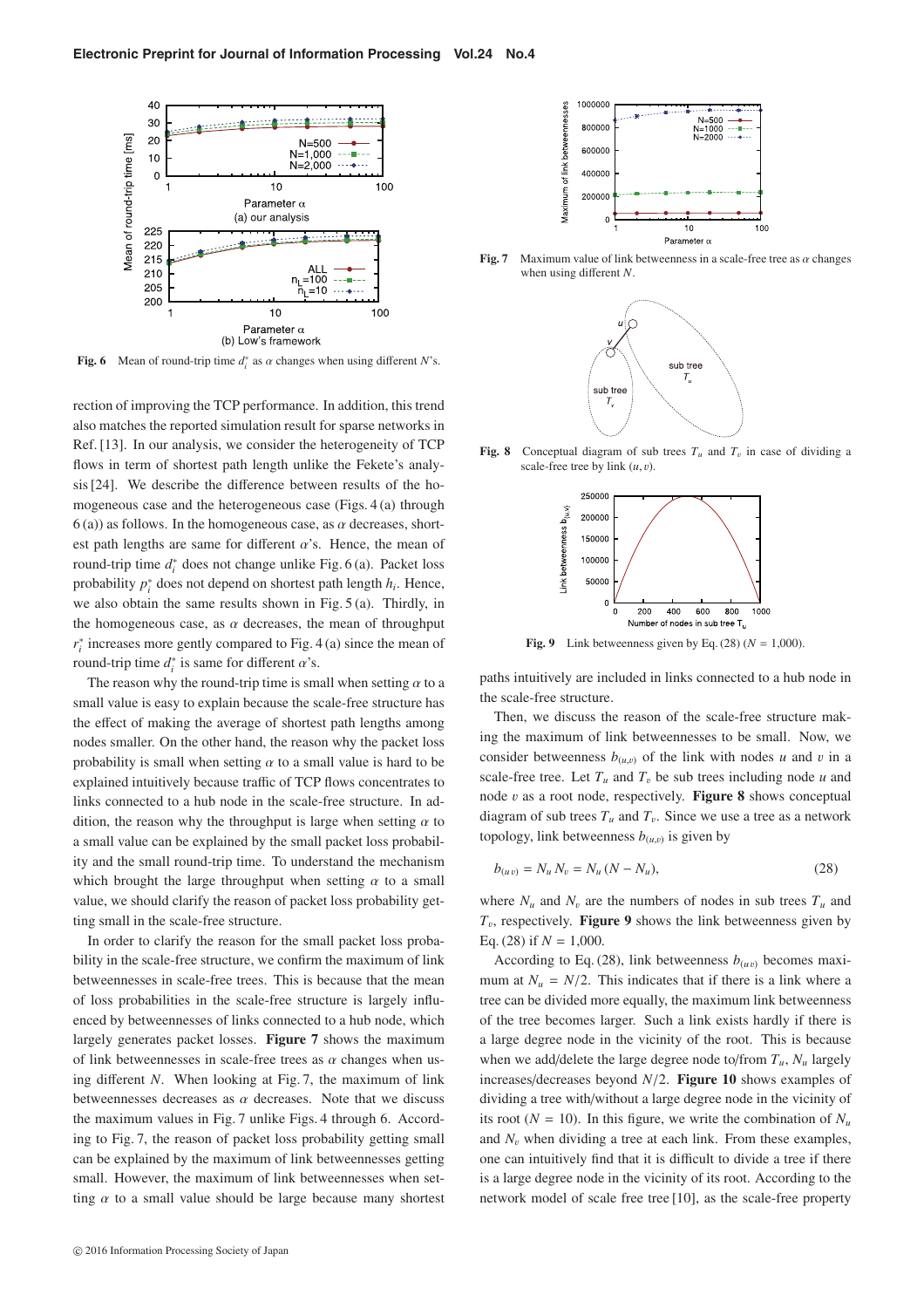

**Fig. 10** Examples of dividing a tree with/without a large degree node in the vicinity of its root  $(N = 10)$ .

becomes strong, a large degree node in the vicinity of the root exists more easily. Therefore, the strength of the scale-free property decreases the maximum link betweenness.

In summary of the above discussion, the scale-free structure has the effect of making link betweenness smaller, and it can be said that packet loss probability gets smaller when  $\alpha$  is set to a small value as the result. Although we slightly digress from the main topic, according to the above discussion, the star topology is optimal for the TCP performance because it has the smallest average of path length and the smallest link betweenness.

#### **5.2 Validation of Our Analysis**

We confirm the validity of our analysis through a comparison with the optimization-based analysis based on Low's framework. In Section 4.1, we focused on a bottleneck link for the sake of ease, whereas there are many links in a scale-free tree. Hence, in this section, we confirm the validity of such a simplification. Fortunately, Low's framework consider all links in a network. Hence, comparing our analysis results with the results of Low's framework, we can confirm the validity of such a simplification. We first obtain numerical results on the basis of Low's framework, and then compare our numerical results with those of Low's framework for the validation.

In Low's framework, congestion control is formulated as the optimization problem of sending rates  $s^* = (s_1^*, \dots, s_{|F|}^*)$  with the fallowing skiesting function following objective function

$$
\max_{s^*} \sum_{i \in F} U_i(s_i^*)
$$
\n
$$
\text{s.t.} \sum_{i \in F_i} s_i^* \le C \ \forall l \in L
$$
\n
$$
s_i^* > 0 \ \forall i \in F
$$
\n
$$
(29)
$$

where  $U_i(s_i^*)$  is called as *utility function*, which is defined by

$$
U_i(s_i^*) = \int p_i^*(s_i) \, ds_i,\tag{30}
$$

with boundary condition  $p_i^*(0) = 0$ .  $p_i^*(s_i)$  is the inverse function of Eq. (8) for packet loss probability  $p_i^*$ . By substituting Eq. (8) into Eq. (30), utility function  $U_i(s_i^*)$  corresponding to our analytic model is given by

$$
U_i(s_i^*) = \frac{1}{d_i^*} \sqrt{\frac{3}{2}} \tan^{-1} \left( \sqrt{\frac{3}{2}} d_i^* s_i^* \right).
$$
 (31)

According to Eq. (31),  $\frac{\partial^2 U_i(s_i^*)}{\partial s_i^2}$  is always negative in [0, ∞].<br>Hence the chiesting function is aggregate as Eq. (20) aggregate Hence, the objective function is concave, so Eq. (29) can be numerically solved by the gradient method of non-linear programming [34].

Whereas we focus on the effect of bottleneck links on the TCP

performance in analysis, Low's framework considers the effect of not only bottleneck links but also non-bottleneck links. Hence, Low's framework can capture the complex feature of large-scale networks, but the essential feature of large-scale networks would be buried in the complex feature.

Using the gradient method, throughput  $r_i^*$ , packet loss probability  $p_i^*$ , and round-trip time  $d_i^*$  at a steady state are obtained from the following procedures.

- (1) Set  $h_i$  and calculate  $d_i^* = 2 \tau h_i + q_r^* / C_l$  from a given network. *q*<sup>∗</sup> is the total queue length in routes of TCP flows.
- (2) Initialize packet loss probability  $p_l(0)$  of all links *l*, and sending rates  $s_i(0)$  of all TCP flows.
- (3) Repeat the following procedures from  $t = 1$  to  $t = t_E$ .
	- (a) Calculate arrival rate  $A_l(t)$  of link *l* by the following equation

$$
A_l(t) = \sum_{i \in F_l} s_i(t). \tag{32}
$$

(b) Calculate packet loss probability  $p_l(t)$  of link *l* by the following equation

$$
p_l(t) = \left[ p_l(t-1) - \gamma p_l(t-1) \left( A_l(t) - C_l \right) \right]^+, (33)
$$

where  $\gamma$  is a positive coefficient. As we update  $p_l(t)$ using Eq. (33),  $p_l(t)$  converges to an adequate steady solution  $p_l^*$ . According to Eq. (33),  $p_l(t)$  continues to change until  $p_l(t-1)(A_l(t) - C_l) = 0$ . For a non bottleneck link *l*, we obtain  $p_l^* = 0$  since  $A_l(t) < C_l$ and  $\lim_{t\to\infty} p_l(t-1)(A_l(t)-C_l) = 0$ . For a bottleneck link *l*, we obtain  $p_l^* \geq 0$  since  $A_l(t) = C_l$  and  $\lim_{t\to\infty} p_l(t-1)(A_l(t) - C_l) = 0.$ 

(c) Calculate packet loss probability  $p_i(t)$  of TCP flow *i* by the following equation

$$
p_i(t) = \sum_{l \in R_i} p_l(t),\tag{34}
$$

where  $R_i$  is the set of links in the route of TCP flow  $i$ . Note that the right-hand side of the above equation is the approximation of  $1 - \prod_{l \in R_i} (1 - p_l(t)).$ 

- (d) Calculate sending rate  $s_i(t)$  of TCP flow *i* by Eq. (8).
- ( e ) Increment *t*.

*r*

*p*∗

(4) Obtain throughput  $r_i^*$  and packet loss probability  $p_i^*$  of TCP flow *i* from

$$
i^* = (1 - p_i(t_E)) s_i(t_E), \tag{35}
$$

$$
i^* = p_i(t_E). \tag{36}
$$

Figures 4(b) through 6(b) show the mean of throughput  $r_i^*$ , packet loss probability  $p_i^*$ , and round-trip time  $d_i^*$  obtained from Low's framework. In these results, we show the mean of the TCP performance of flows passing through all links and  $n<sub>L</sub>$  links. To obtain the results for  $n_L = 10$  and 100, we select  $n_L$  links in descending order of link betweenness, take the TCP performance of flows passing through the selected links from the results with all links, and calculate the mean of the TCP performance for the flows. From these results, we observe the same qualitative property found in our numerical results. That is, the trend of the TCP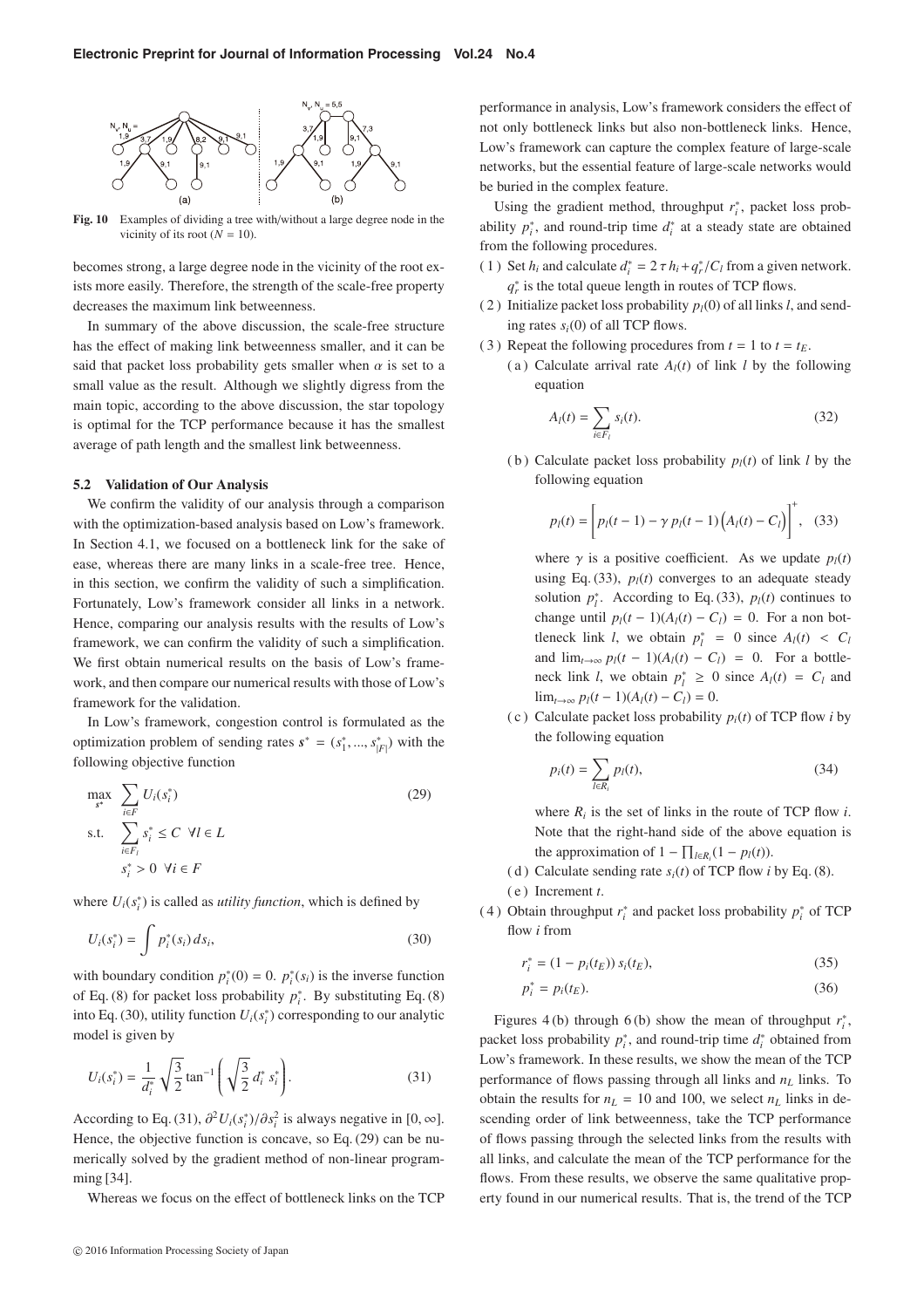

**Fig. 11** Multiple bottleneck links in the Low's framework model.

performance in our analysis when  $\alpha$  changes is the same in that of Low's framework. For instance, as  $\alpha$  decreases, both throughputs of our analysis and Low's framework increase. However, their values are large different from a quantitative perspective. This is caused by a simple reason. Whereas we focus on the effect of bottleneck links on the TCP performance in analysis, Low's framework considers the effect of not only bottleneck links but also non-bottleneck links. Because of this, packet loss probabilities and round-trip times obtained from Low's framework are larger than those obtained from our analysis results. According to Fig. 4, the throughput obtained from Low's framework is also larger than that obtained from our analysis results. This is caused by the following reason. Since Low's framework considers many links, there is a TCP flow with a very high throughput in Low's framework. Such a TCP flow uses the rest of link bandwidth used by flows passing through a severely congested link (see **Fig. 11**), so the mean of the throughput in Low's framework is larger than that in our analysis although the mean of the packet loss probability in Low's framework is larger than that in our analysis.

According to the comparison, we conclude that our analysis is valid for qualitative evaluation.

## **6. Discussion**

Finally, we discuss the superiority of our analysis compared with Low's framework. The superiority of our analysis is summarized as follow.

- To be able to analytically derive the probability distributions of the TCP performance
- To be able to clarify the reason why the scale-free structure improves the TCP performance in sparse networks, previously shown in Ref. [13]

Since the Low's framework model includes many links, it is considered impossible to analytically derive the probability distributions of the TCP performance due to the complexity of the model. In this paper, we focused on a bottleneck link because it would strongly affect the qualitative property of the TCP performance, and succeeded in the derivation of the probability distributions for using qualitative evaluation.

In Section 4.1, we showed the same effect of the scale-free structure shown in Ref. [13] through our analysis focusing on a bottleneck link in a scale-free structure. This indicates that we can narrow down the cause of the effect to the bottleneck link. In the result, we succeeded in the clarification of the reason why the scale-free structure improves the TCP performance through the discussion of traffic intensity (link betweenness) at the bottleneck link.

## **7. Conclusion and Future Work**

In this paper, we clarified the impact of the scale-free structure on the TCP performance using the analysis based on the fluid-based analysis. We investigated statistical characteristic of the TCP performance in the scale-free structure. In the investigation, we focused on TCP flows passing through a bottleneck link in a scale-free tree, and derived the probability distribution for the TCP performance of TCP flows by using the analytic method [11]. Using several numerical examples, we clarified that the scale-free structure improves the TCP performance because of a reduction in the average path length and also a reduction of the traffic intensity at the bottleneck link in the scale-free structure. Furthermore, we confirmed the validity of our analysis through a comparison with the optimization-based analysis by Low et al. According to the comparison, we conclude that our analysis is valid for qualitative evaluation.

As future work, we are planning to analyze the impact of the scale-free structure on the TCP performance when network topology is not a tree. Then, we will clarify the optimal congestion control in the scale-free structure. Moreover, we will develop a method to analyze the quantitative property of the scale-free structure on the TCP performance.

**Acknowledgments** This work was supported by JSPS KAK-ENHI Grant Numbers 25280030 and 15K15985.

#### **References**

- [1] Faloutsos, M., Faloutsos, P. and Faloutsos, C.: On power-law relationships of the internet topology, *ACM SIGCOMM Computer Communication Review*, Vol.29, No.4, pp.251–262 (1999).
- [2] Misra, V., Gong, W.-B. and Towsley, D.: Fluid-based analysis of a network of AQM routers supporting TCP flows with an application to RED, *ACM SIGCOMM Computer Communication Review*, Vol.30, No.4, pp.151–160 (2000).
- [3] Ohsaki, H. and Murata, M.: Steady state analysis of the RED gateway: Stability, transient behavior, and parameter setting, *IEICE Trans. Commun.*, Vol.85, No.1, pp.107–115 (2002).
- [4] Grieco, L.A. and Mascolo, S.: Performance evaluation and comparison of Westwood+, New Reno, and Vegas TCP congestion control, *ACM SIGCOMM Computer Communication Review*, Vol.34, No.2, pp.25–38 (2004).
- [5] Barakat, C., Altman, E. and Dabbous, W.: On TCP performance in a heterogeneous network: A survey, *IEEE Communications Magazine*, Vol.38, No.1, pp.40–46 (2000).
- [6] Foong, A.P., Huff, T.R., Hum, H.H., Patwardhan, J.P. and Regnier, G.J.: TCP performance re-visited, *Proc. IEEE International Symposium on Performance Analysis of Systems and Software* (*ISPASS 2003*), pp.70–79 (2003).
- [7] Chen, F., Chen, Z., Wang, X. and Yuan, Z.: The average path length of scale free networks, *Communications in Nonlinear Science and Numerical Simulation*, Vol.13, No.7, pp.1405–1410 (2006).
- [8] Padhye, J., Firoiu, V., Towsley, D. and Kurose, J.: Modeling TCP throughput: A simple model and its empirical validation, *ACM SIG-COMM Computer Communication Review*, Vol.28, No.4, pp.303–314 (1998).
- [9] Kim, D.-H., Noh, J.D. and Jeong, H.: Scale-free trees: The skeletons of complex networks, *Physical Review E*, Vol.70, No.4, p.046126  $(2004)$ .
- [10] Dorogovtsev, S.N., Mendes, J.F.F. and Samukhin, A.N.: Structure of growing networks with preferential linking, *Physical Review Letters*, Vol.85, No.21, p.4633 (2000).
- [11] Sakumoto, Y., Ohsaki, H. and Imase, M.: Fluid-based analysis of TCP flows in a scale-free network, *Proc. 11th IEEE*/*IPSJ International Symposium on Applications and the Internet* (*SAINT 2011*), pp.37–43  $(2011).$
- [12] Low, S.H., Paganini, F. and Doyle, J.C.: Internet congestion control, *IEEE Control Systems*, Vol.22, No.1, pp.28–43 (2002).
- [13] Ohsaki, H. and Imase, M.: On the effect of scale-free structure of